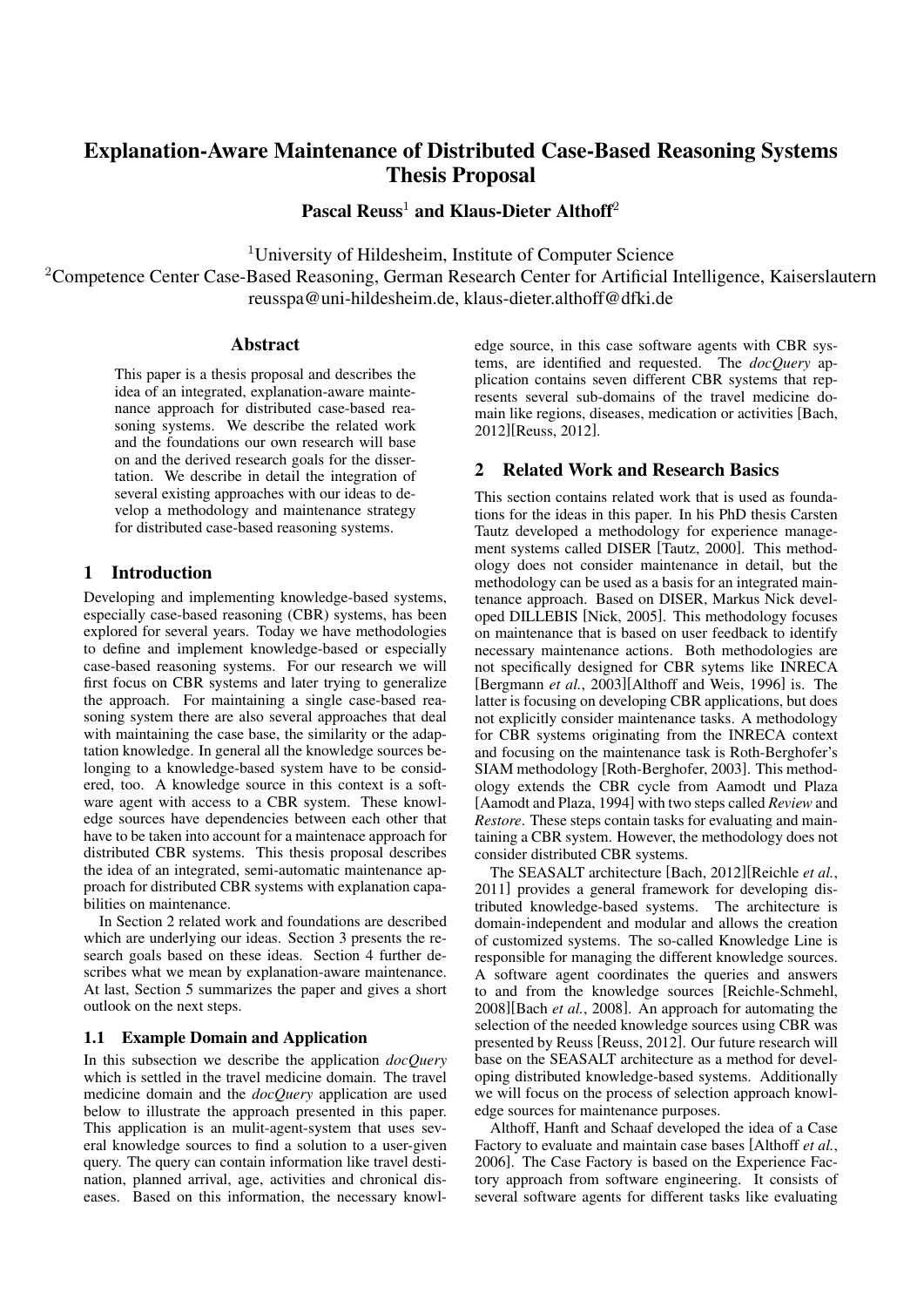incoherence or modifying the case base. A central idea of the Case Factory is that an agent not only learns from his individual experience, but also learns from the experience of other agents. The idea of the Case Factory is integrated into the Knowledge Line of the SEASALT architecture. Each knowledge source, in this context CBR systems, has its own Case Factory that is responsible for maintaining the dedicated knowledge. Based on these ideas the Case Factory can be extended to maintain not the case base, but maintaining the vocabulary, the similarity measures and the adaptation knowledge, too.

The methodology to be developed within this thesis shall not only focus on CBR systems and maintenance tasks, but also considers the characteristics of distributed knowledgebased systems (e.g. the SEASALT architecture) and explanation capabilities [Roth-Berghofer *et al.*, 2005].

In addition to these methodologies, there are many different maintenance approaches for CBR systems, which should be taken into account. Ferrario and Smyth described an approach for collaborative maintenance of a case base. The feedback of several users is evaluated and an appropriate maintenance action derived [Ferrario and Smyth, 2000][Ferrario and Smyth, 2001]. Other authors like Ioannis Iglezakis [Iglezakis, 2001][Iglezakis and Roth-Berghofer, 2000], Racine and Yang [Racine and Yang, 1997][Racine and Yang, 1998][Yang and Zhu, 2001], Smyth, Keane and McKenna [Smyth, 1998][Smyth and Keane, 1995][Smyth and McKenna, 2001] or David Wilson[Wilson, 2001] described different approaches to maintain a case base. Armin Stahl describes the learning of feature weights [Stahl, 2001] and Patterson et al showed a strategy to maintain the similarity of a CBR system[Patterson *et al.*, 2000]. All these approaches are set up to maintain a single CBR system, but neither consider the use of multiple CBR systems nor the dependencies between these single systems. The maintenance approach to be developed within this thesis will consider such dependencies and will be able to combine single maintenance actions to an integrated maintenance strategy for distributed CBR systems.

## 3 Research Goals

Based on Section 2, four major research goals are formulated. All major research goals are split into several minor goals and tasks. The first goal is to develop a methodology, being able to define, implement and maintain distributed CBR systems based on the SEASALT architecture. This methodology contains all necessary tasks that lead to a functional multi-agent-system, as defined in the SEASALT architecture, extended with tasks covering the maintenance of CBR systems and the explanation awareness of the knowledge maintenance. The ideas underlying this methodology are described in more detail in Section 4.

The second research goal is to extend the concept of the Case Factory approach. The maintenance strategy has to be extended to cover the dependencies between several different homogenous or heterogeneous knowledge sources for cross-system maintenance and to improve the maintenance of a single CBR system. Of course for maintenance all four knowledge containers should be considered. Again a more detailed description can be found in Section 4.

The third research goal is to integrate maintenance explanation capabilities into a mulit-agent-system with distributed CBR systems. These explanations capabilities have to be considered when developing the methodology. The explanation process has to be integrated into the design and implementation of a system. For more detailed information on the explanation process see Section 4. The second and the third goal could be seen as minor goals of the first reseach goal, because of the dependencies between these goals. We decided to treat them as seperate goals, because these goals will take a large part of the research and can be divided in minor goals, too.

The fourth major research goal is to empirically evaluate the developed maintenance strategy, methodology and improved Case Factory approach. Therefore we will integrate the explanation-aware maintenance approach into the *docQuery* application and in an industrial multi-agent decisionsupport system. With the integration of the approach into *docQuery* we will show, that our methodology can be used on existing systems to extend those systems with explanation-aware maintenance capabilities. While building the new industrial multi-agent-system we will show, that our methodology can be used to build up a new multiagent-system with explanation-aware maintenance capabilities. On both systems experts can evaluate the maintenance suggestions and related explanations.

# 4 Explanation-Aware Maintenance

This section describes the current status of our the ideas and goals of explanation-aware maintenance in more detail. With explanation-aware maintenance we mean an approach that enables a multi-agent-system to suggest maintenance actions to keep the knowledge in this system correct and consistent and provides explanations for the suggested maintenance actions. The suggestions can be presented to a knowledge engineer. With the related explanations the knowledge engineer should be able to understand why the multi-agent-system gives the specific suggestions. This way the knowledge engineer can make a quicker selection of the maintenance actions that should be executed and he will be able to identify potential problems in the knowledge of the multi-agent-sytem if an explanation is not comprehensible.

There are two main ideas behind this thesis proposal. The first idea is that maintenance of knowledge cannot be done per knowledge source only, but the dependencies between the knowledge sources have to be taken into account for an integrated maintenance strategy. An example for a dependency between CBR systems is the change of the vocabulary. If both systems have the same or partially the same vocabulary, a change in one system may cause a change in the other system for consistency reasons. Another example is removing one or more cases from a case base. Cases in other CBR systems could depend on one of the removed cases, so they may become inconsistent (to some degree). The system should suggest an appropriate maintenance action like removing the depending cases to keep the system's correctness/consistency.

For example, the *docQuery* application has a CBR system for regions and a CBR system for infectious diseases. Both systems have partly the same vocabulary for region names. For the region CBR system the names are part of the solution of the case structure and for the disease CBR system the names are part of the problem description of the case structure. These CBR systems have a dependency between each other. When a certain region is retrieved from the region CBR system the related infectious diseases can be retrieved from the disease CBR system using the name of the region. If the name of one region changes in the vocabulary of the region CBR system, an inconsitency be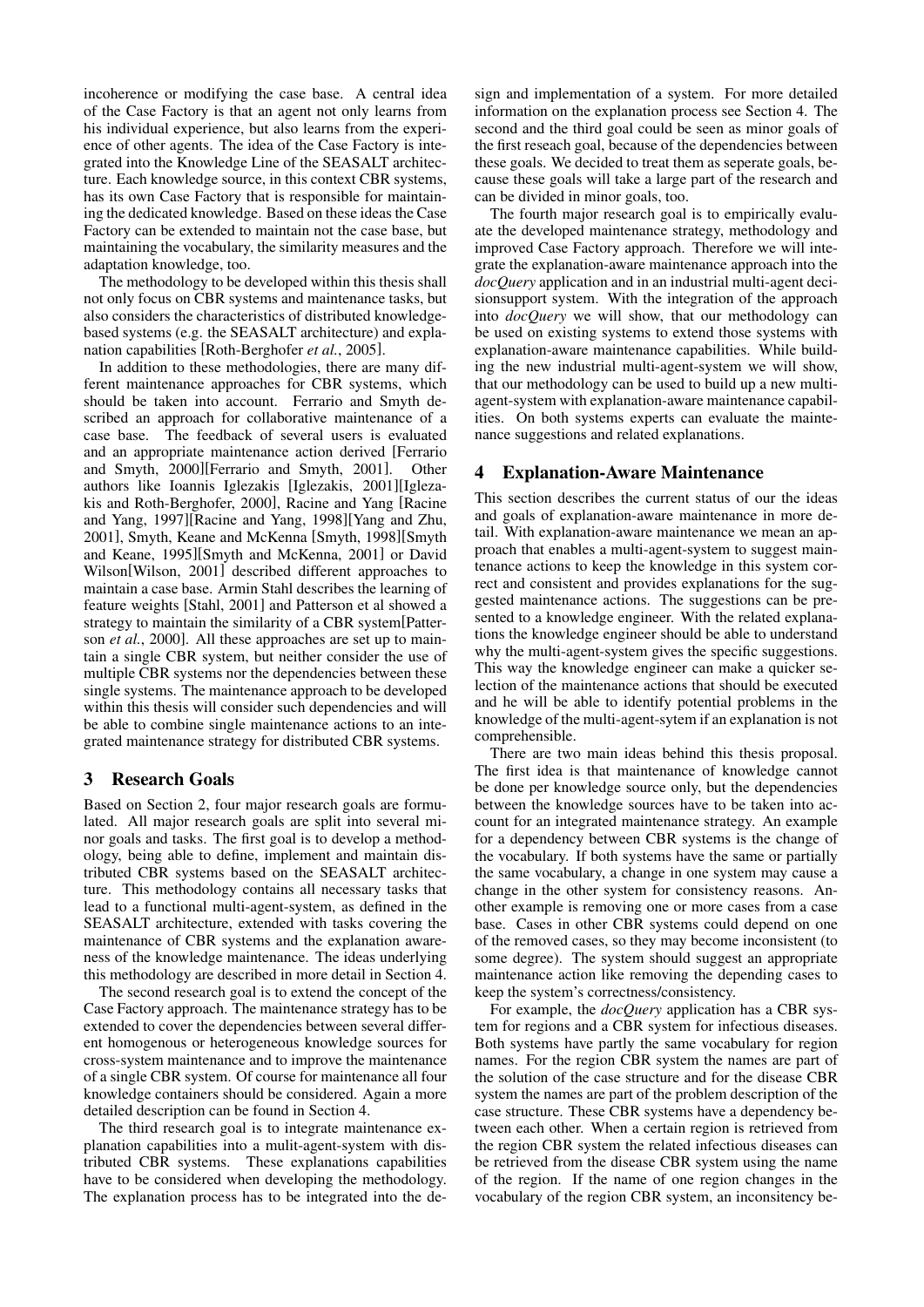tween this CBR systems will occur, because the retrieved region has no match in the disease CBR system. The related infectious diseases cannot be retreived anymore. To keep the CBR systems consistent a change of the vocabulary of the disease CBR system should be suggested. Another example is the CBR system for medication. If one medicament must not be applied for a disease any longer, the system has to check if the medicament can still be applied for another disease. If the medication is not longer used the case representing the specific medicament can be deleted, ohterwise the case has to be adapted to keep the system's correctness.

The Case Factory approach and the SEASALT architecture support distributed knowledge sources in a multiagent-system. A Case Factory can support the maintenance of the case base of a single CBR system. The original approach has to be extended to support the maintenance of the other three knowledge containers, namely vocabulary, similarity and adaptation knowledge. The original approach contains several software agents to monitor the case-base and one agent to do the necessary maintenance actions. To support all knowledge containers some more agents are needed to monitor these containers and the maintenance tasks should be split into several agents. An own maintenance agent per knowledge container is needed to support parallel maintenance of the knowledge containers. Additionally a supervising agent is required to coordinate the maintenance actions. This coordination agent is also responsible for the communication between the multiple Case Factories. Figure 1 gives an overview of an extended Case Factory.



Figure 1: Extended Case Factory

Another idea is the combination of the SIAM approach and the Case Factory approach. SIAM extends the socalled *4R* cycle with two steps to a *6R* cycle. The *4R* cycle consists of four steps, called *Retrieve*, *Reuse*, *Revise* and *Retain*. In the *Retain* step a given problem is mapped to the case structure of the CBR system and the most similar case(s) is retrieved from the casebase. The *Reuse* step adapts the solution of the retrieved cases to the given problem. This adapted solutions are checked by an expert or a user of the CBR system in the *Revise* step. The result of the check can be stored in the specific case. In the last step *Retain* the retrieved, adapted and revised case can be added to the casebase. This way the CBR system can learn [Aamodt and Plaza, 1994].

The steps *Review* and *Restore* are not part of the original *4R* cycle. These steps support the monitoring and maintenance of single CBR systems [Roth-Berghofer, 2003]. Each step consists of three tasks. The steps could be mapped to a Case Factory with software agents for the defined tasks. The *Review* task contains the steps *Assess*, *Monitor*, and *Notify*. Each step could be assigned to an agent in the Case Factory. An agent responsible for the *Assess* task evaluates the knowledge of a CBR system. Another agent compares the evaluation result with the available constraints or thresholds (*Monitor*). The constraints and thresholds are defined by the knowledge engineer and stored in a so-called Maintenance Map. This Map will be described in more detail later in this section. The notifying agent decides if and whom to inform that a maintenance action is necessary. This agent sends a message to an agent at a high-level Case Factory organization. This organization is also described in more detail later. On the higher level the notifications are collected and used to create a maintenance plan.

For an example we take the CBR systems for disease and medication. An assess agent evaluates the casebase of the medication CBR systems and finds a case for a medicament that is not dedicated to a disease. These result is passed to the monitoring agent. The Maintenance Map contains the constraint that every medicament has to be dedicated to a disease. The information about the constraint violation is passed to the notify agent, which sends this information and a request for a maintenace action to a coordination agent ouside the Case Factory of the medication CBR system.

Three additional agents are responsible for the tasks of the *Restore* step. The single tasks to perform are *Suggest*, *Select* and *Modify*. The suggestions for maintenance actions are made in the high-level Case Factory organization, because the suggestions depend on the maintenance plan. The suggested actions are sent to an agent in the relevant Case Factory and this agent will select the appropriate maintenance action. It is possible, that more than one maintenance action is selected. The agent responsible for modifying the knowledge gets a message with the selected maintenance actions and executes the modification on the knowledge containers or notifys the knowledge engineer if the action needs additional input. When the modification is done or an error occurs, the agent sends a notification to the high-level Case Factory organization.

A high-level Case Factory organization is needed to control the integrated maintenance between these Case Factories. Therefore several software agents have to supervise the communication and the adherence of high-level maintenance goals. Additionally, an agent collects the suggested maintenance actions from multiple Case Factories, while another agent combines the individual maintenance actions to a maintenance plan. A Case Factory can suggest more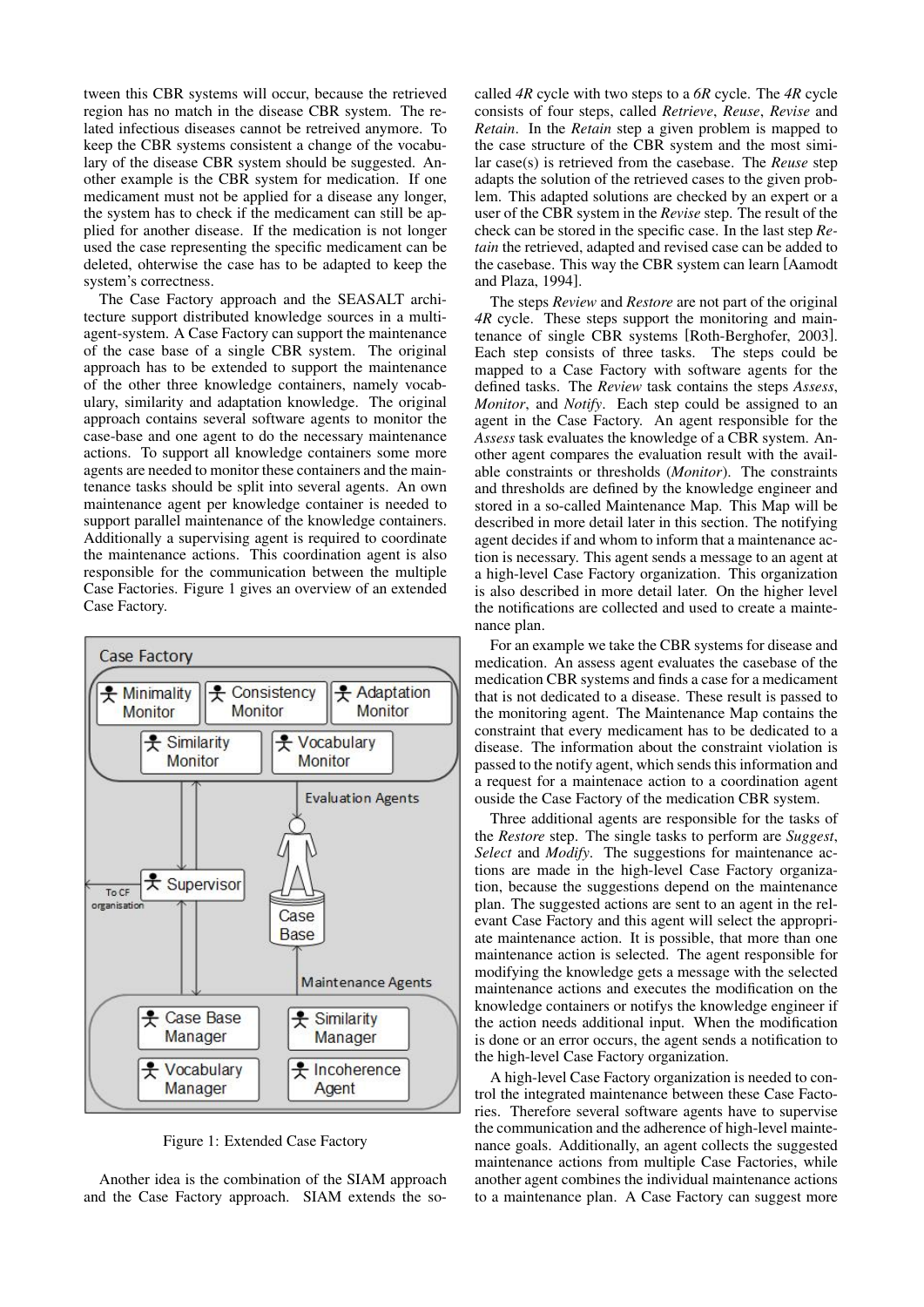than one maintenance action. The planning agent is also responsible for checking constraints or solving conflicts between the individual maintenance actions. A suggested action from one Case Factory can trigger a necessary maintenance action of another Case Factory, based on the dependencies between the knowledge sources. So these actions have to be integrated into the maintenance plan, too. The relevant maintenance actions are passed back by the collector agent to the relevant Case Factories.

Based on the previous example the information about the constraint violation is passed to a coordination agent in the Case Factory organization. This coordination agent checks the possibilities to repair the constraint violation. Based on the knowledge in the Maintenance Map two suggestions to repair the problems are found. The first suggestion is to delete the case to keep only cases in the casebase that could be retrieved. The second suggestion is to adapt the case and add the dedicated diseases to the problem description. Both suggestions are send back to the Case Factory of the medication CBR system. If the selection agent can decide on his own the appropriate maintenance action based on the information in the Maintenance Map, then the agent selects an action. In our example we will assume that the Maintenance Map contains the information that a case should be adapted if possible before deleting it. The selection agent will notify the knowledge engineer that additional information is needed to dedicate the medicament to a disease. The knowledge engineer can select the disease that should be dedicated to the medicament. The modify agent takes the information an adapts the problem description of the case. At last the agent sends a success or error message to the Case Factory organization. Figure 2 shows a Case Factory organization with example agents.



Figure 2: Case Factory organization

To coordinate the maintenance actions for the single CBR systems a Maintenance Map is introduced. This Maintenance Map is based on the Knowledge Map from Davenport and Prusak [Davenport and Prusak, 2000], that was adapted to multi-agent-systems from Bach et al. [Bach *et al.*, 2008]. In contrast to a Knowledge Map the Maintenance Map is a bidirectional graph. The vertices represent the knowledge sources in a distributed knowledge-based system and the edges represent the dependencies between the single sources. The weights of the edges could be used to describe the importance of the dependency. Additionally, the maintenance goal for a single knowledge source could be stored as well as the integrated maintenance goal for the overall system. For every maintenance goal the metrics for the empirical evaluation and the thresholds and constraints could be defined. Another idea is to store the preferred maintenance action for every knowledge source in the Maintenance Map. By this it will be possible for the relevant agent to decide quickly which maintenance action to choose. The Maintenance Map could be in XML or RDF format to share the knowledge between different systems in an easy way. The Maintenance Map should be defined and updated by the knowledge engineer.

To define and implement a distributed CBR system with explanation-aware maintenance capability a methodology is needed that contains tasks to acquire the necessary knowledge, maintenance goals, and actions to realize an integrated maintenance strategy. The SEASALT architecture implies tasks to develop a multi-agent-system with distributed knowledge-based systems (e.g. CBR systems). These tasks could be derived and organized in a methodology. For example the use of software agents implies the definition of an agent model which describes the roles and responsibilities of the agents. The resulting methodology has to be extended with tasks for maintenance and explanations.

Methodologies like DISER, DILLEBIS and INRECA contain tasks that may be integrated in the new methodology. The methodology to be developed shall be applicable to multi-agent-systems with different single CBR systems as knowledge sources. While the focus is set on using CBR systems as knowledge sources, the methodology shall contain several template tasks, that could be replaced by tasks for different knowledge-based systems. These templates have to be included in a way that substituting a template with a concrete instantiation will not affect the other tasks. Our research will focus on a methodology that can be used to define and implement a multi-agent-system with distributed CBR systems. From this methodology it could be possible to identify task that could generalized with templates to support the definition of other knowledge-based systems. An example task affecting maintenance is shown in Figure 3.

Task: define maintenance goal for Case Factory organisation

Maintenance Goal: keep overall solution correct/complete Needed Knowledge: expert feedback, consistency rules Metrics:-

Trigger for Evaluation: getting feedback to solution Input: overall solution **Output:** evaluation results, maintenance suggestion and

explanation

Figure 3: Example task to define an overall maintenance goal

The second idea is that a CBR system should be able to explain why a maintenance action is suggested. This explanation will support the knowledge engineer's decision which maintenance action should be executed. To give a CBR system explanation capabilities a lot of knowledge is necessary. The introduced idea of an integrated maintenance strategy focuses on explanations for maintenance. The underlying research assumption here is that the minimal knowledge necessary for the explanation of the maintenance actions is the same knowledge that is necessary for the CBR system to suggest a maintenance action. It fol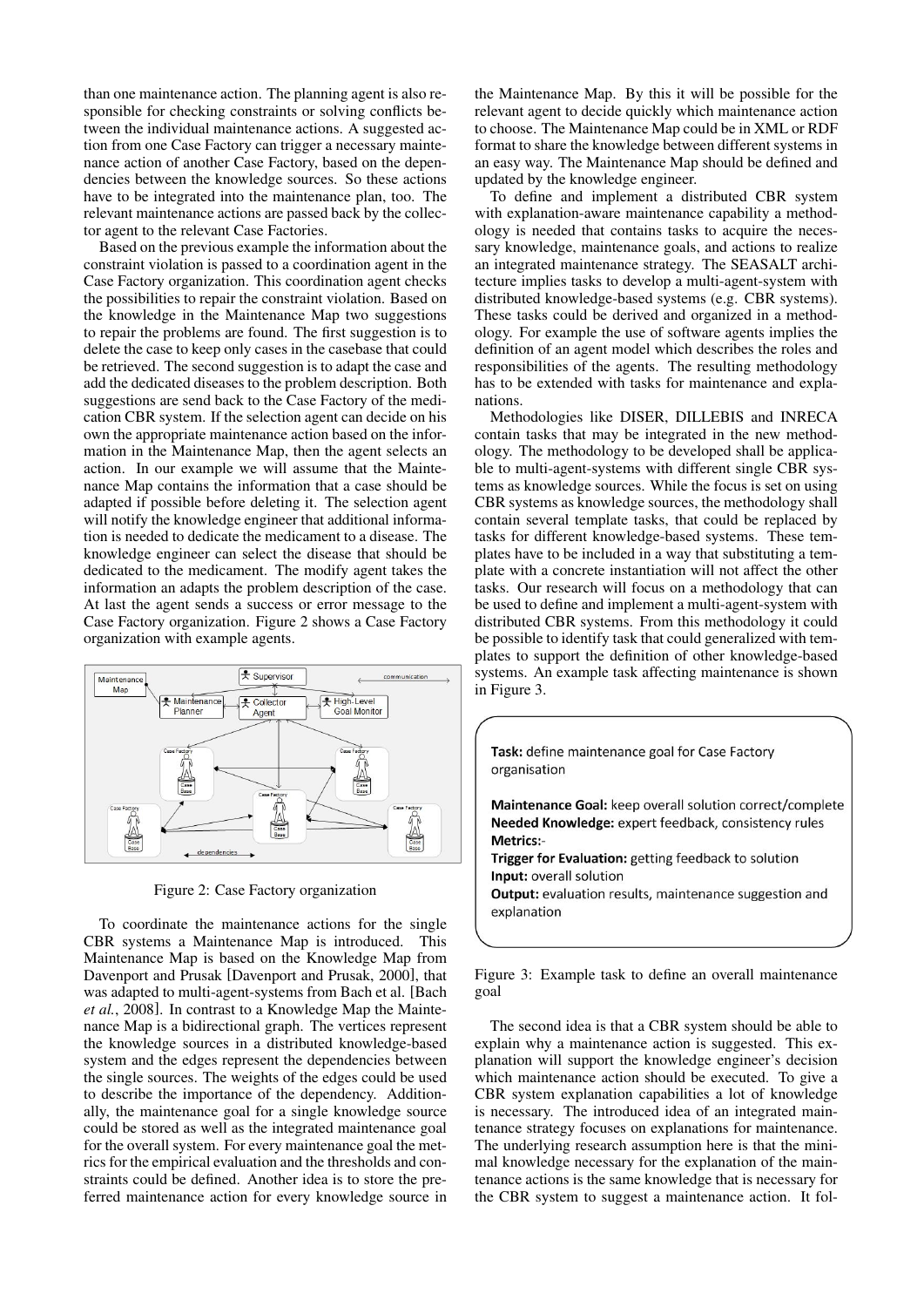lows, that the minimal knowledge for explanations already exists in the system, if the system is able to (reasonably) suggest maintenance actions. One challenge is to identify and extract the needed part of the knowledge to formulate the explanations for a given maintenance action. For a single explanation of a maintenance action not the whole knowledge of the CBR system is needed. Another challenge is to identify and combine the knowledge of several CBR systems to explain maintenance suggestions that are necessary to keep the overall sytem correct and consistent.

Knowledge that can be used for explanations are logging information, rules, evaluation results, metrics, thresholds, etc. Additionally, knowledge can be extracted from social media like expert forums or external data sources. A scenario for extracting knowledge from sources outside the multi-agent-system can be the prohibition of a medicamant. This information can be extracted from the webside of the European Medicines Agency. Monitoring this website the multi-agent-sytem can react on new information and suggest a maintenance action for deleting or adapting a case in the medication CBR system. The same information that triggers the maintenance suggestion can be used to explain the suggestion. Such knowledge extracting has already been carried out in the scope of the SEASALT architecture [Bach, 2012] [Bach *et al.*, 2010] and can be plugged into our methodology.

## 5 Conclusion and Outlook

This paper describes the ideas of an integrated explanationaware maintenance approach for distributed (knowledgebased) systems. This includes the development of an integrated maintenance strategy and the definition of a methodology with tasks that consider maintenance of distributed systems and explanations. The successful implementation of distributed knowledge-based systems in research and industrial environments to evaluate the maintenance approach and the methodology is a part of the idea, too.

The next steps are to define the goals of an integrated maintenance strategy and the extended Case Factory concept. Based on these definitions the implied tasks from the SEASALT architecture (e.g. define agent model, define knowledge acquisition, etc.) can be derived. Some of these implied tasks already exist in DISER, DILLEBIS or INRECA, other tasks like defining an agent model have to be formalized. With these task a first version of the target methodology can be set up. This methodology will be used to define and implement an explanation-aware maintenance extension for the *docQuery* application. The experience collected during this task will be used to refine and extend the methodology. The second version of the methodolgy will be used to define the mentioned industrial multi-agentsystem. Both systems will be continuoisly evluated with the help of domain experts and knowledge engineers. The results will be used to improve the methodology, the maintenace strategy and the implemented multi-agent-systems.

#### References

- [Aamodt and Plaza, 1994] Agnar Aamodt and Enrice Plaza. Case-based reasoning: Foundational issues, methodological variations and system approaches. *AI Communications*, 7(1):39–59, 1994.
- [Althoff and Weis, 1996] Klaus-Dieter Althoff and Karl-Heinz Weis. An evaluation of the inreca cbr system.

*Proceedings of the 9th German Workshop on Machine Learning*, 1:6–11, 1996.

- [Althoff *et al.*, 2006] Klaus-Dieter Althoff, Alexandre Hanft, and Martin Schaaf. Case factory: Maintaining experience to learn. In *Proceedings of the 8th European conference on Advances in Case-Based Reasoning*, pages 429–442, 2006.
- [Bach et al., 2008] Kerstin Bach, Meike Reichle, Alexander Reichle-Schmehl, and Klaus-Dieter Althoff. Implementing a coordination agent for modularised case bases. In *Proceedings of the 13th UK Workschop on Case-Based Reasoning*, pages 1–12, 2008.
- [Bach *et al.*, 2010] Kerstin Bach, Christian Sauer, and Klaus-Dieter Althoff. Deriving case base vocabulary from web community data. In *ICCBR-2010 Workshop Proceedings: Workshop on Reasoning From Expericence On The Web*, pages 111–120, 2010.
- [Bach, 2012] Kerstin Bach. *Knowledge Acquisition for Case-Based Reasoning Systems.* PhD thesis, University of Hildesheim, 2012.
- [Bergmann *et al.*, 2003] Ralph Bergmann, Klaus-Dieter Althoff, Sean Breen, Mehmet Gker, Michel Manago, Ralf Traphner, and Stefan Wess. *Developing Industrial Case-Based Reasoning Applications: The INRECA Methodology*. Springer Verlag Berlin, 2003.
- [Davenport and Prusak, 2000] Thomas H. Davenport and Laurence Prusak. *Working Knowledge: How Organizations Manage What they Know*. Havard Business School Press, 2000.
- [Ferrario and Smyth, 2000] Maria Angela Ferrario and Barry Smyth. A user-driven distributed maintenance strategy for large-scale case-based reasoning systems. In *ECAI Workshop Notes*, pages 55–63, 2000.
- [Ferrario and Smyth, 2001] Maria Angela Ferrario and Barry Smyth. Distributing case-based maintenance: The collaborative maintenance approach. *Computational Intelligence*, 17(2):315–330, 2001.
- [Iglezakis and Roth-Berghofer, 2000] Ioannis Iglezakis and Thomas Roth-Berghofer. A survey regarding the central role of the case base for maintenance in case-based reasoning. In *ECAI Workshop Notes*, pages 22–28, 2000.
- [Iglezakis, 2001] Ioannis Iglezakis. The conflict graph for maintaining case-based reasoning systems. In *Case-Based Reasoning Research and Development: Proceedings of the Fourth International Conference on Case-Based Reasoning*, pages 263–275, 2001.
- [Nick, 2005] Markus Nick. *Experience Maintenance through Closed-Loop Feedback*. PhD thesis, University of Kaiserslautern, Computer Science Department, AG Software Engineering, 2005.
- [Patterson *et al.*, 2000] David Patterson, Sarabjot Anand, and John Hughes. A knowledge light approach to similarity maintenance for improving case-base competence. In *ECAI Workshop Notes*, pages 65–78, 2000.
- [Racine and Yang, 1997] Kristi Racine and Qiang Yang. Maintaining unstructured case bases. In *Case-Based Reasoning Research and Development*, pages 553–564, 1997.
- [Racine and Yang, 1998] Kristi Racine and Qiang Yang. Redundancy and inconsistency detection in large and